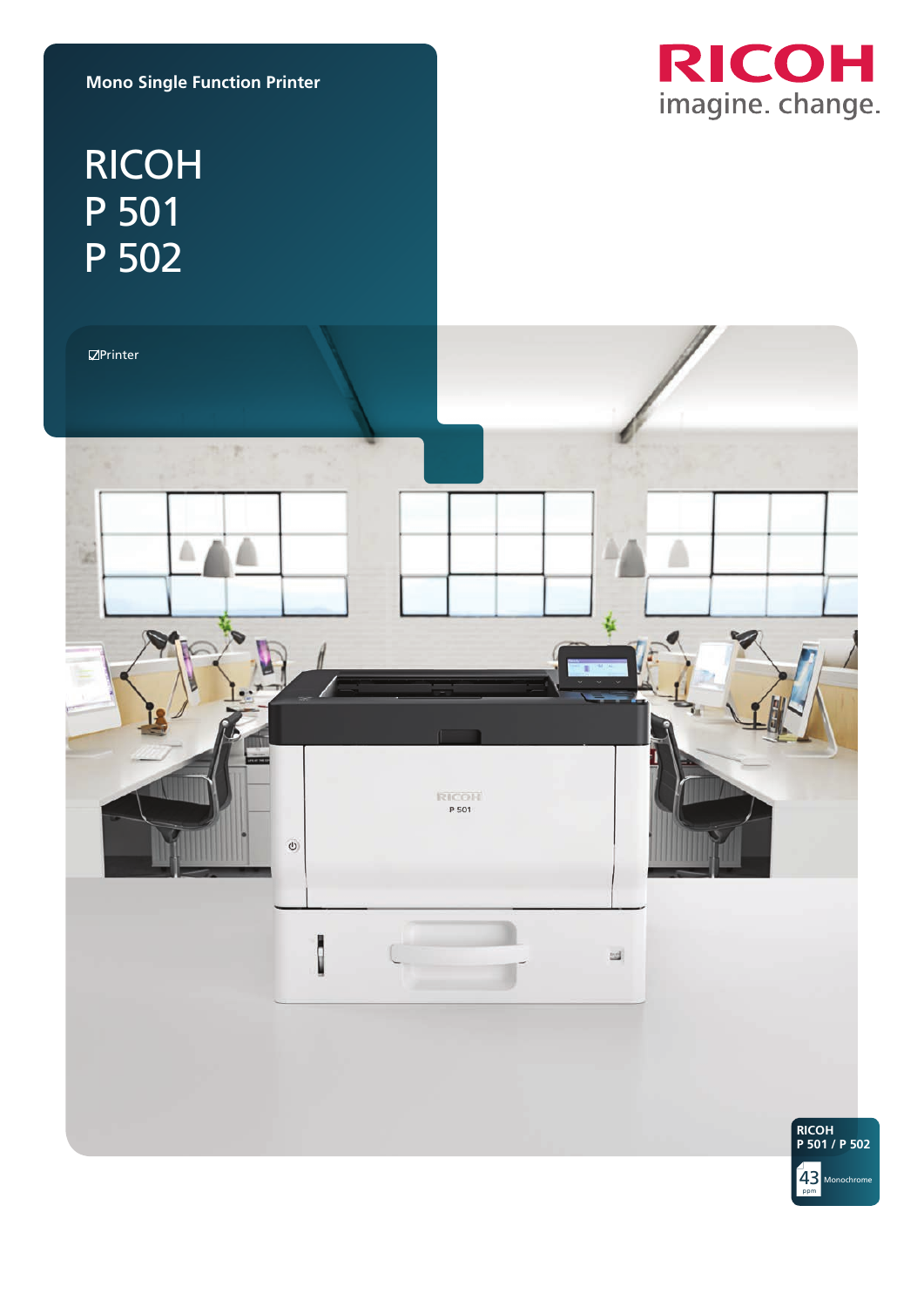# **Compact and Durable**

## **The essential A4 mono Printer to empower your workplace**

## **Punching above its weight**

Designed with space maximisation in mind, at 375mm (W) x 412mm (D), RICOH P 501/ P 502 deliver your documents at the speed of 43 pages per minute, with maximum paper input capacity at 2,100 sheets (including bypass). It is a device suitable for deployment on desks or in small spaces, powering your dynamic workplace.





#### **Security in our DNA**

Recognising modern business security challenges, the RICOH P 501/ P 502 ensures business information remains secure with robust security layers in place. Document confidentiality can be maintained by suspending print jobs, and only be released when authentication is done at the device. Network encryption ensures data transmission remains safe. DataOverwriteSecurity System (DOSS) keeps hard drive contents protected, making all confidential data unrecoverable by overwriting latent digital images after all print, scan and copy jobs.

Learn more about RICOH's Security layers: **https://www.ricoh.com/products/security/mfp/**

### **Environmental Friendly**

RICOH P 501/ P 502 are silent performers, featuring quiet operation that is appropriate for small environments. Efficient power consumption with smart energy-saving features help to ensure an optimised total cost of ownership.